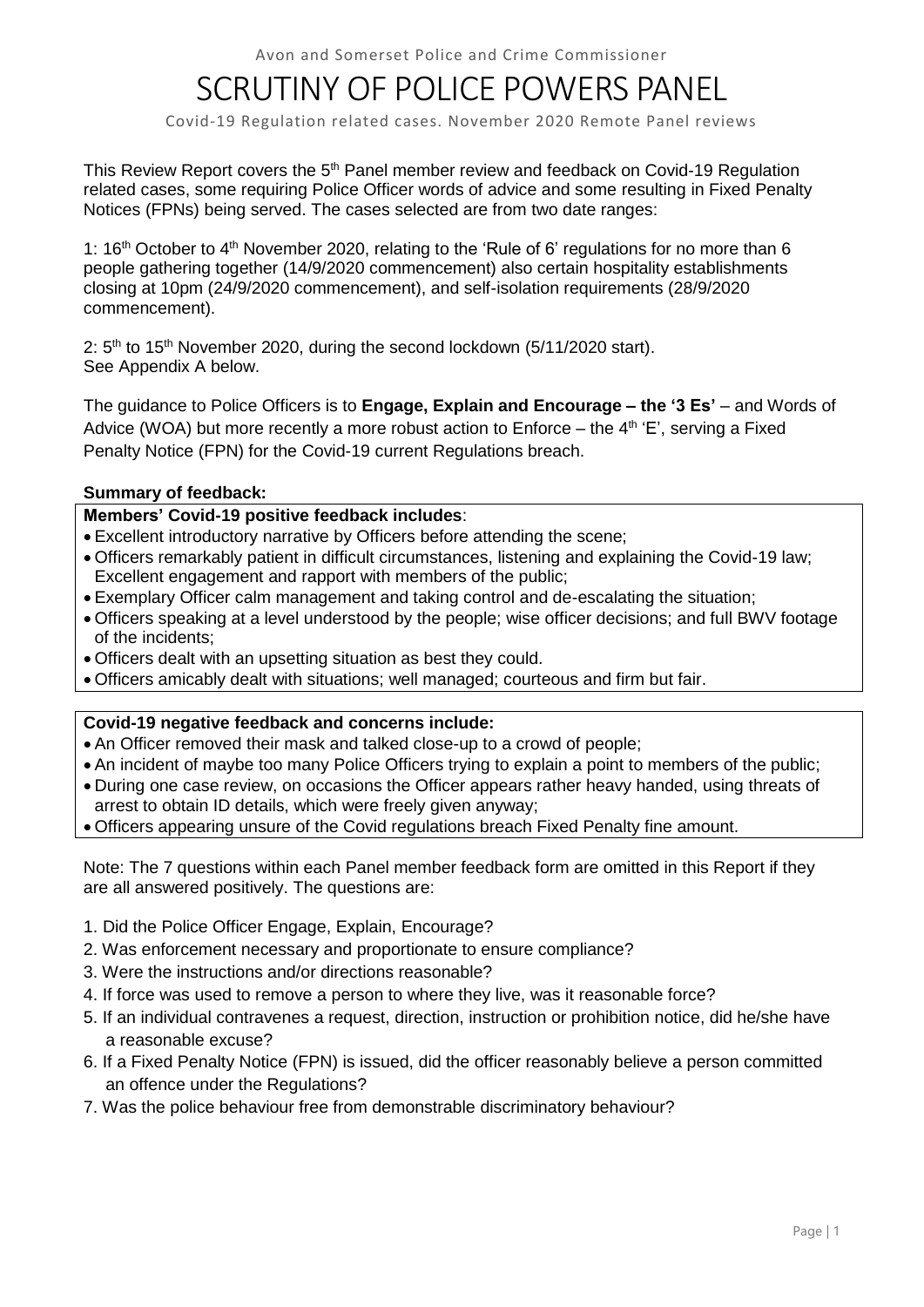# **Case reviews:**

The Case numbering is part of the full quarterly Panel meeting case reviewing of Taser and Stop and Search. Therefore the **11 cases** are referenced from 41 to 51, based on **37 feedback forms.**

# **1. Covid-19 related cases (xx body worn videos were reviewed for 11 cases)**

**Case 41: 16/10/2020. COVID-19 breach at Flat ... University of the West of England (UWE) Note:** See Case 50 for 17/10/2020 incident the following day.

**BWV database summary:** 7 People (4 resident students and 3 male visitors from different addresses in Devon at student address. Loud music, drinking and trying to avoid Police Detection. FPNs issued to all 7 in the gathering.

Member feedback: On the positive side, an excellent introductory narrative by the Police Officer before attending the scene, with context and including thoughts. The incident is dealt with in a firm but fair way. However, the BWV runs out at 40 minutes recording time, which is before the end of the incident (where the Officer is recording details for the FPN).

Member feedback form responses to 2 or the 7 questions is highlighted:

Did the Police Officer Engage, Explain, Encourage? **No.** The Officer did not perform the '3 Es' (Engage, Explain and Encourage) but instead referred to earlier warnings to students and explained that previous communications through UWE had been issued and this was a breach of the 'rule of 6'.

Was enforcement necessary and proportionate to ensure compliance? **Yes.** This is entirely appropriate. There were 3 non-residents in the UWE accommodation/household. A blatant breach by students in the University flat, who initially lied and tried to hide.

*Constabulary response: Thank you for the panel comments and feedback which are noted, including the narrative by the officer which is pleasing to see.*

# **Case 42: 18/10/2020 at 04:07hrs. West Street, Bristol**

Officers outside unlicensed premises, not being allowed entry to premises, playing loud music. A large group of people are inside.

4<sup>th</sup> BWV: 16 in total being told to leave the premises. Others had left already. Officers also speak to 2 members of staff behind the bar.

4 BWVs reviewed by Panel members for this incident.

A gathering of 46 people on enclosed premises. The Organiser/owner argues about the effect of the Covid-19 Regulations.

Positive member feedback:

The Officer patiently listens to the owner's explanation of why there has been no Covid-19 regulation breach and then the Officer explains why there is a breach. The Officers very patient explain the law to this person who did not want to take responsibility.

The Police Officers do Engage, Explain and Encourage, but the owner/organiser is not listening and a Panel member suggests that maybe there are too many Officers trying to explain.

A Fixed Penalty Notice enforcement/fine is considered entirely necessary and proportionate to ensure compliance.

*Constabulary response: The panel positive comments are noted with thanks.*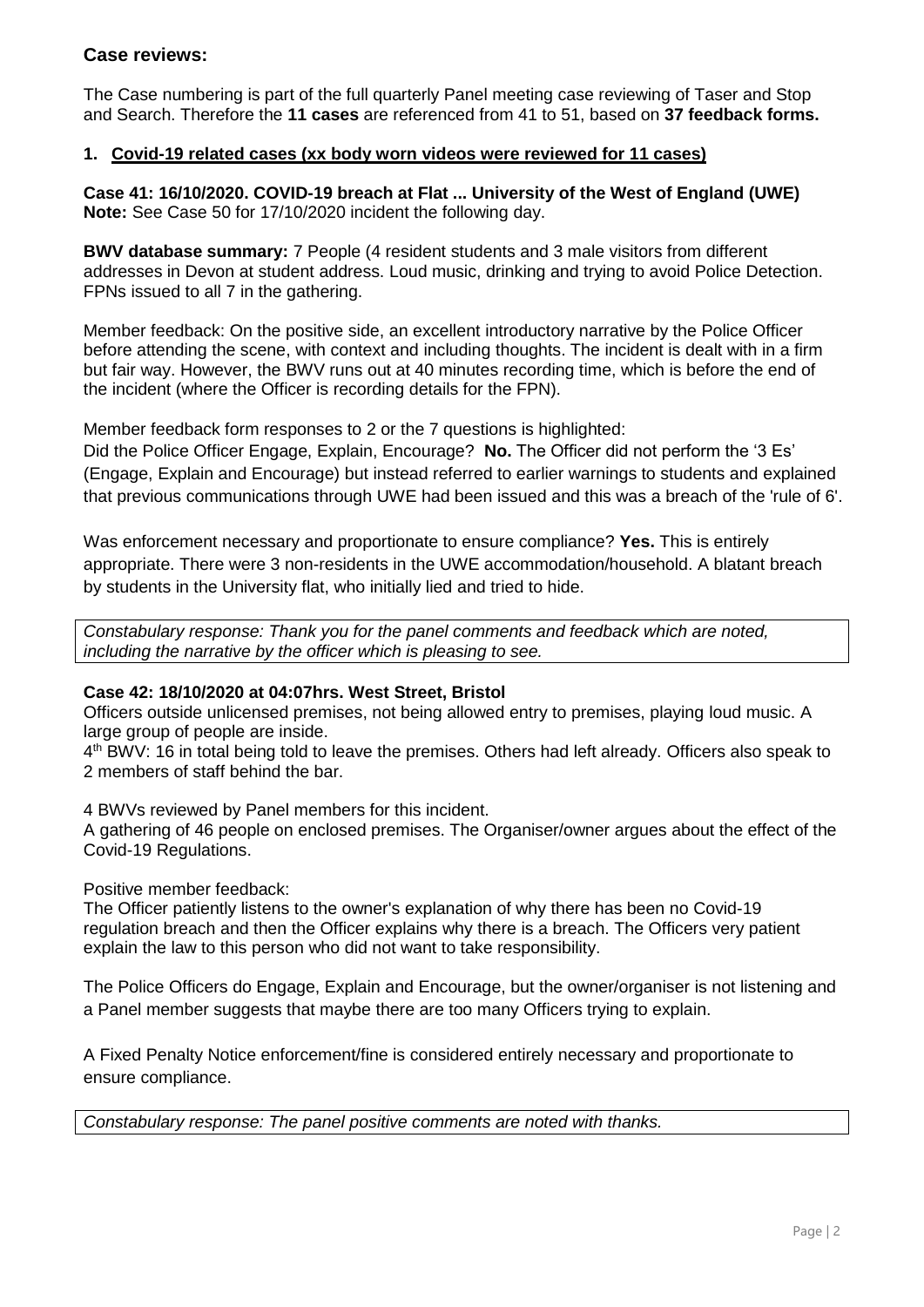# **Case 43: 15/11/2020 at 14:42hrs. Chard, Reported for a FPN**

Young person spoken to by Police Office. The youth had previously attended gatherings and had already been warned several times.

A companiable exchange where the Officer explains the difference between exercise (which is OK) and gatherings (which is not OK). The Officers are very patient, explaining the law to the person who does not want to take responsibility.

The Police Officer did the '3Es' to Engage, Explain and Encourage, and also referred to previous warnings.

*Constabulary response: Thank you for the panel comments including good communication by the officers which has been fed back.* 

#### **Case 44: 15/11/2020 at 14:29hrs. Stapleton Road, Bristol. Words of advice**

A group of PCSOs are being challenged by a member of the public. A Police Officer intervenes and issues a Covid-19 breach warning. An explanation is given that should there be any further breaches then a FPN will be issued.

Positive feedback:

Officer excellent engagement, showed concern for his disability and able to joke about both being red headed. Also compliments for full BWV.

Noted: There might have been an opportunity to clearly state the latest Regulations. i.e. do not leave home without a legal reason.

*Constabulary response: The panel comments are noted with thanks including positive feedback for the officer involved – the panel comments have been fed back to the officer.*

# **Case 45: 14/11/2020 at 16:27hrs. Filton, Bristol**

BWV footage of a telephone call from Police Officer to a member of the public who is cautioned and has a FPN issued over the phone.

#### Good to have full BWV.

Noted: This was a caution by phone to say FPN is to be issued. However the previous circumstances are not known as Panel members don't have the previous BWV of the breach or what '3Es' were given.

It seems as if the woman is on her own and depressed. It isn't known whether she had been advised of the opportunity to 'link' with another household.

- 1. Did the Police Officer Engage, Explain, Encourage? **Unsure (2)**
- 2. Was enforcement necessary and proportionate to ensure compliance? **Unsure (2)**
- 3. Were the instructions and/or directions reasonable? N/A (1), Yes (1)
- 4. If force was used to remove a person to where they live, was it reasonable force? N/A (2)
- 5. If an individual contravenes a request, direction, instruction or prohibition notice, did he/she have a reasonable excuse? N/A (1), No (1)

6. If a Fixed Penalty Notice (FPN) is issued, did the officer reasonably believe a person committed an offence under the Regulations? **Unsure (1)**, Yes (1)

7. Was the police behaviour free from demonstrable discriminatory behaviour? Yes (2)

*Constabulary response: The panel comments are noted in relation to full details being unavailable due to the footage only showing part of the incident. This will be considered in the preparation of future panel cases for review.*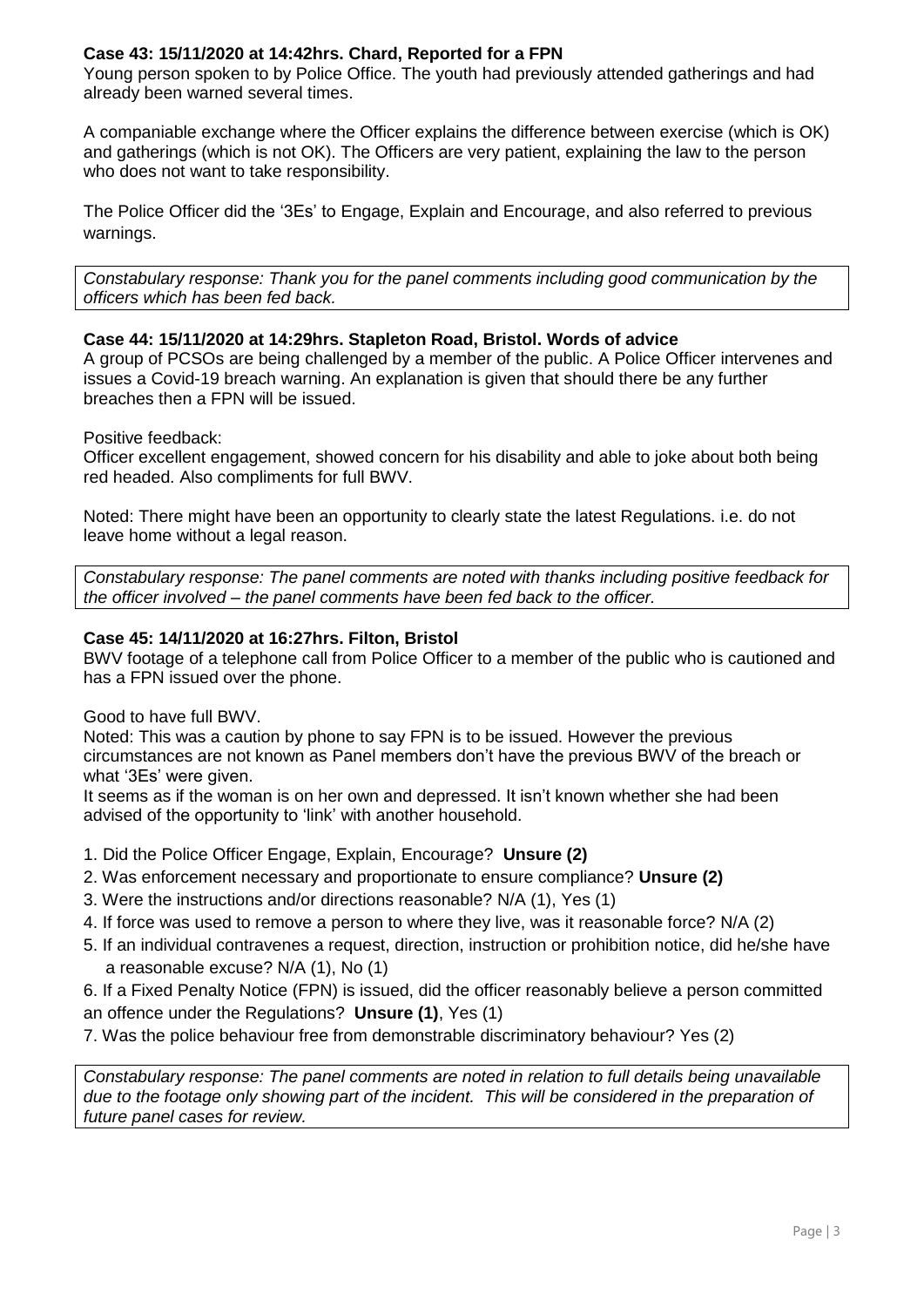**Case 46:** 17/10/2020 Trowbridge Road, Southmead, Bristol

Officers are called to a House Party which is breaching Covid-19 guidelines. While gathering details of one person on the premises, he was arrested as wanted for recall to prison.

**4 BWVs** provided for Panel member review of this incident.

**BWV1: Positive feedback:** Remarkable and great patience by Police Officers, handling a very difficult situation in the face of considerable provocation, abuse, noise and general mayhem. The fact that one person was on a warrant made it much more difficult.

The Officer instructions and directions are given under very difficult circumstances.

Officers tried hard to explain but there were too many adults and children shouting and being abusive.

A wise decision by the Officer (at the end) to remove themselves rather than cause any further disruption (there were many Officers present).

**Of concern:** The officer did not handle the Covid-19 breach situation well. As a result, when the warrant issue was raised the situation escalated quickly.

# **Questions**:

1. Officers entered house through open front door. They were asked if they had the right to do so and didn't reply. Were they?

2. Was the use of PARVA appropriate?

3. There was a long discussion about the number of people allowed in the house. Mostly it was said to be 6 (once it was 10) but at no time was it explained that it is the household of any number plus any linked household. Every case is different but the Panel member wonders if possible the first step should be to work out who is a member of the household + linked household to establish who is in breach.

**BWV2: Of concern:** The female Officer removed her mask and is talking closely within the crowd. She is also beginning to show frustration. There is more confusion by officers whether to handcuff or not which led to several people including an Officer being PAVA sprayed incorrectly. The Officer outside the property took more time to `engage` with the home owner which is good. This should have been the approach from the start.

**BWV3:** The Police Officer Engaged, Explained and Encouraged, all very well indeed. The female Officer was exemplary, managing to de-escalate the situation on several occasions, taking control where necessary yet remaining very calm and collected at all times.

The female Officer who first entered the property tried to explain to the homeowner the reason for entry, but as the situation escalated it appears that her male colleague was losing control.

1. Did the Police Officer Engage, Explain, Encourage? Yes (2), **but not all Officers** 

- 2. Was enforcement necessary and proportionate to ensure compliance? Yes (2)
- 3. Were the instructions and/or directions reasonable? Yes (2) **but poorly executed**
- 4. If force was used to remove a person, was it reasonable force? Yes (2) **but poorly executed**

*Constabulary response: The panel comments and feedback are noted with thanks. Having reviewed the Body Worn Video, this is an extremely challenging incident for the officers to manage with a number of people in the property, along with raised voices. There are differing views from the panel members around the officers' handling of this incident and this is reflective of the difficulties facing officers at the incident.*

*In answer to the panel questions about entering the house through the open door, officers were responding to the report of a party which had got out of control. Due to the disturbance at the address, there would be an expectation for officers to ensure the wellbeing of those present. In relation to the use of PAVA, this is an option available to officers – on this occasion, the male was arrested for the warrant and due to his demeanour was handcuffed, however, was non-complaint. As mentioned the PAVA spray affected officers present also. A discussion did take place regarding the number of people allowed into the house, however, it was difficult to communicate with those present due to the number of people present, and raised voices towards the officers. The panel comments have been fed back to the officers' supervisor for consideration.*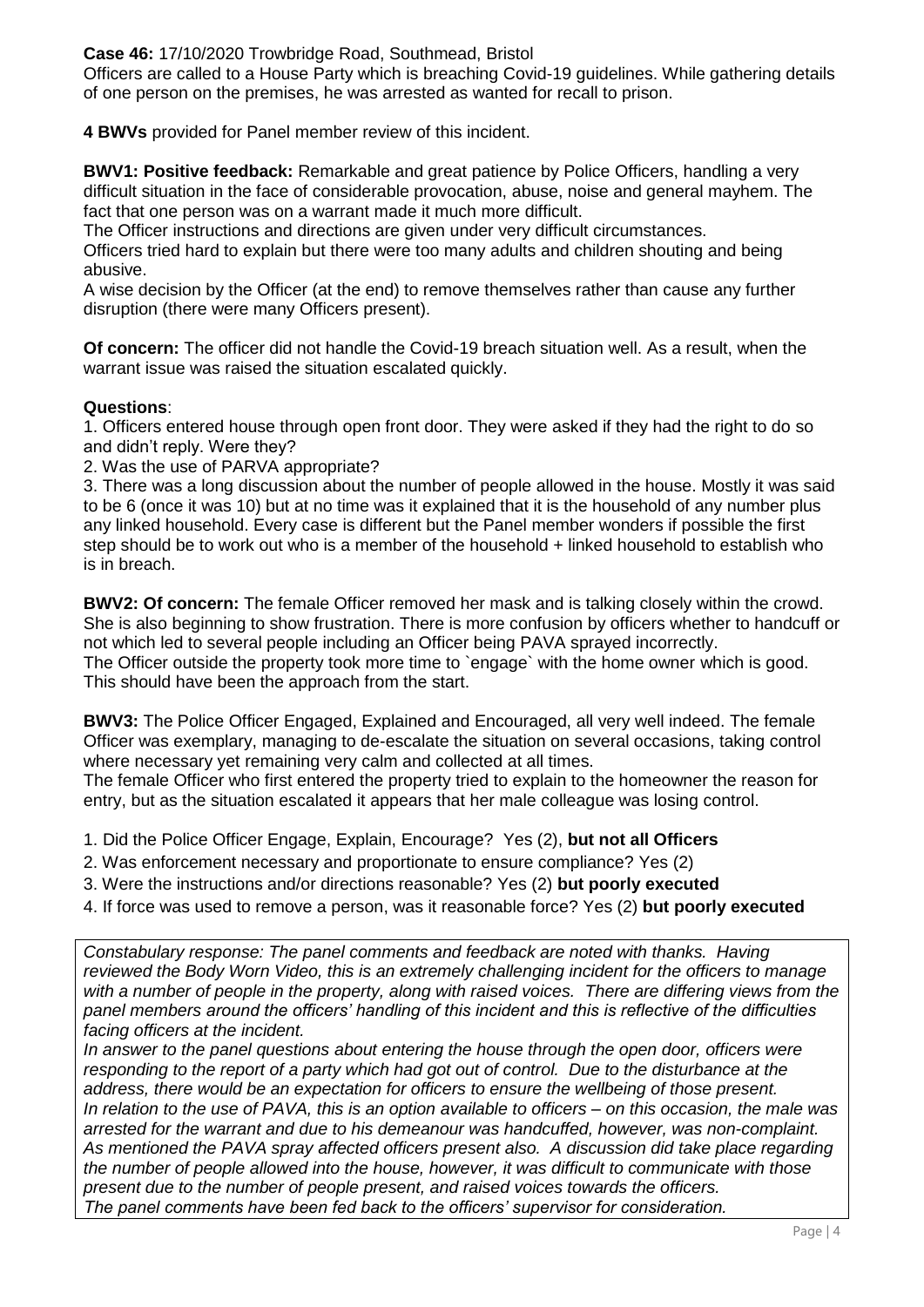# **Case 47: 08/11/2020 Glastonbury**

The householder is witnessed taking part in a protest of more than 2 people a few days earlier.

## Positive feedback:

Relaxed approach, happy to be filmed and provided details of how to complain. Officer delivering caution re issue of FPN for breach 3 days previous.

Noted: The breach was on the 5th Nov 2020, i.e. the first day of No 4 Covid regulations. Also from the BWV alone it is not known what '3 Es' took place or how the breach occurred. Also, the Officer's instructions seemed, to a Panel member, to have a degree of confusion when issuing the ticket/FPN, for example, the Officers seem unsure of what the fine will be, advising the female to google it. There appears to be a general lack of knowledge and confidence of the correct procedures.

- 1. Did the Police Officer Engage, Explain, Encourage? **No (2)**, Yes (1)
- 2. Was enforcement necessary and proportionate to ensure compliance? **Unsure** (1), Yes (2)
- 3. Were the instructions/ directions reasonable? Yes(1), N/A(1), **Unsure**(1) **FPN issue confusion.**
- 4. If force was used to remove a person to where they live, was it reasonable force? N/A (3)
- 5. If an individual contravenes a request, direction, instruction or prohibition notice, did he/she have a reasonable excuse? **Unsure** (1), No (1), N/A (1).
- 6. If a Fixed Penalty Notice (FPN) is issued, did the officer reasonably believe a person committed an offence under the Regulations? Yes (3)
- 7. Was the police behaviour free from demonstrable discriminatory behaviour? Yes (3).

*Constabulary response: Thank you for the panel comments which are noted. The Body Worn Video only shows the issuing of the ticket as the breach relates to the female's presence at a protest. The panel have raised some confusion about the issuing of the ticket along with the fine amount. This has been fed back to the officers' supervisor for training and development purposes.* 

#### **Case 48: 11/11/2020 Bridgwater**

Group of 6 girls have been riding the bikes into Angel Place shopping centre and gathering, with no respect to current legislation for COVID 19 and causing Anti-Social Behaviour. [A F] had been issued with a written warning a few days previously but continued to breach guidelines. Mum is issued with the FPN as [A F] is a juvenile.

Positive feedback:

Police officers are calm, understanding the parents situation and supportive.

The officers dealt with an upsetting situation as best they could.

It appears that because the child was repeatedly failing to comply with a direction not to gather with others a formal direction was given to the mother under Part5 19(8) of No4 Regulations. So the mother has "as far as reasonably practical" to ensure child complies. The Police may only do this if they consider it "necessary and proportionate means of ensuring compliance with (in this case) daughter not gathering outside (19(9)). The mother only commits an offence under R20 if "without reasonable excuse" she fails to comply with the notice under R19. The mother says that she has done all she can to keep her daughter at home by a curfew, bribing her, locking the front door, pleading with her but nothing works . The fact that the ASB team are involved seems to confirm what she says.

# **Questions**:

1. In relation to the formal direction:

1a: Was the issue of the direction appropriate?

1b: What factors were taken into account when deciding to issue the direction and what were the reasons to support the decision that the direction was a "necessary and proportionate means of ensuring compliance" by the daughter?

#### 2. In relation to the FPN:

2a: What factors and enquiries of the mother were considered before deciding that the mother had committed a breach of the direction?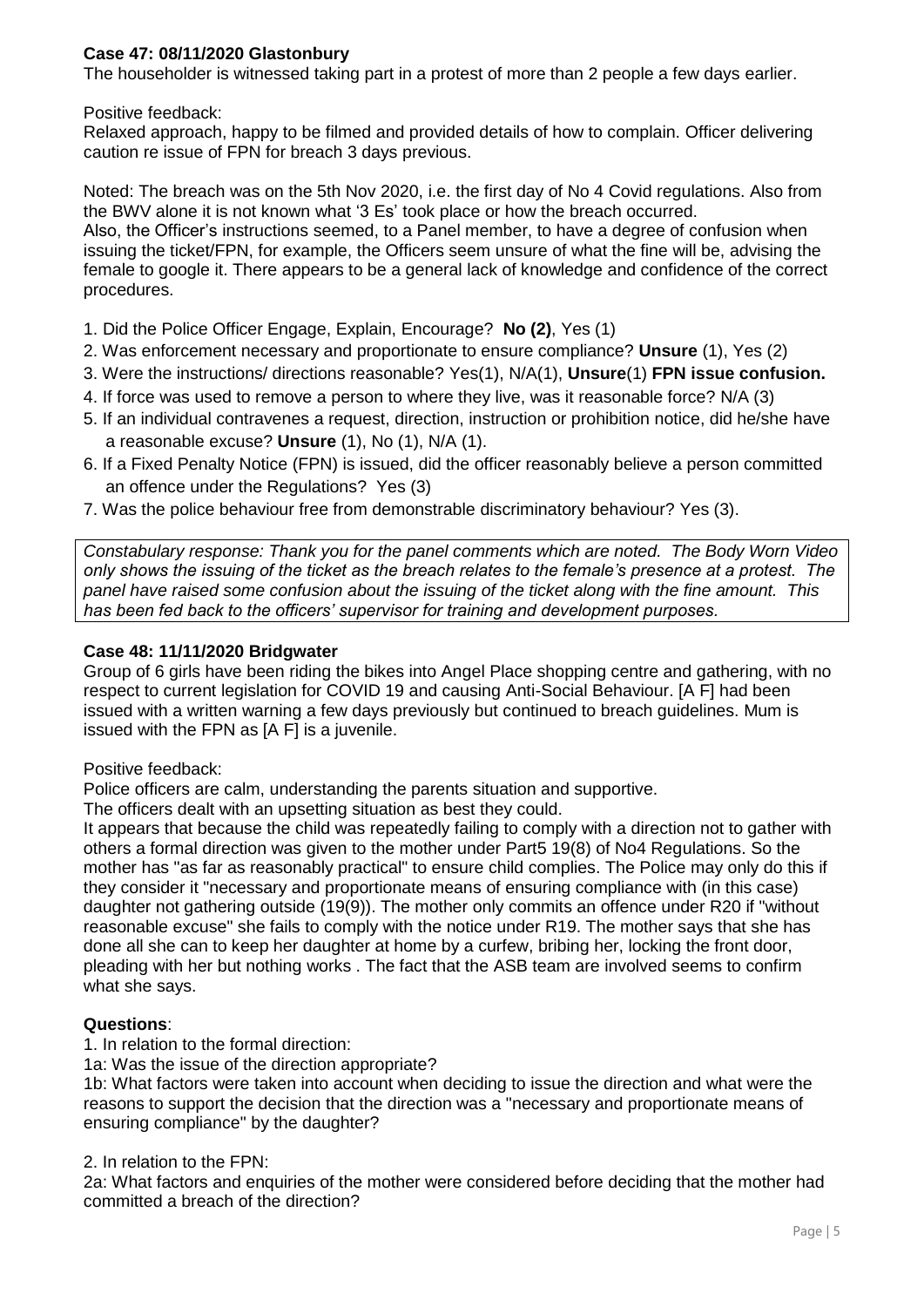2b: Why was her assertion that she had done all she could to keep her daughter at home not considered to be a "reasonable excuse" for not complying with the direction.

Member feedback form responses to the 7 questions:

All positive responses, except one member is unsure in answer to two of the questions:

2: Was enforcement necessary and proportionate to ensure compliance: **Unsure (1)**, Yes (3)

6: Did the officer believe there was a Covid offence that needed the FPN? **Unsure (1)**, Yes (3)

*Constabulary response: The panel comments and feedback are noted with thanks. The direction followed warnings to the parent regarding COVID breaches by her daughter. This was followed up by a letter to the parent warning that future breaches would result on the issuing of a fine due to her parental responsibilities. Due to the further breach it was deemed appropriate to issue the fine. This was considered to be proportionate due to the impact that the group were having from both an anti-social behaviour, and public health perspective at the height of the pandemic, particularly around the shopping centre. This action appears to have been effective in that no further breaches have been issued.*

# **Case 49: 05/11/2020 Horfield, Bristol. 3 FPNs. Others reported.**

Police Officers arrive at a property and are unable to gain access regarding a house party taking place in breach of Covid-19 regulations. 6 people are in the garden and more in the house, with an estimated of 10 others already left.

Member feedback: A relaxed, chatty Police Officer approach after tracking down the 3 males. The Covid-19 regulation breach is dealt with amicably by the Officer.

Noted: The Officers refer to a breach because of the indoors gathering of more than 6. Actually the Regulations had changed at midnight so no one other than the household should have been present. Attending the party was not a reasonable excuse to leave their home.

The police acted on the information they first received but there was a lot of confusion. It took a long time to sort the situation out mainly due to the people from the household making the matters worse. Member comment:

*Constabulary response: The panel comments are noted with thanks.*

# **Case 50: 17/11/2020 Student flat, UWE Frenchay. 14 FPNs**

BWV database narrative: Officer attendance to issue a warning to one student for a previous breach the night before [**See Case 41** above], to find 14 people in the accommodation from 8 different households. Four people were non UWE students from ANDOVER and SUSSEX. An illegal gathering.

**Note:** Case 41 on 16/10/2020 is the incident the previous day. 2 BWVs reviewed by Panel members of this incident.

Positive feedback:

A mass breach dealt with courteously and firmly. Good introduction narrative by the Officer on their BWV. The Police Officer is patient as 5 UWE student residents become a total of 14, with 3 visitors from outside Bristol.

On occasions the Officer seems rather heavy handed, using threats of arrest to obtain ID details, which were freely given anyway.

Did the Police Officer Engage, Explain, Encourage? **No (2)**, Yes (2)

Noted: This incident relies on the '3 Es' previously communicated by the University.

*Constabulary response: Thank you for the panel comments and feedback. The positive feedback regarding the officer's patient approach is noted, along with good narrative. One panel members felt the officer was heavy handed on occasions – the officer was alone dealing with 14 people, some of whom were deliberately frustrating his efforts. This did require some robust communication and was a challenging incident to deal with.*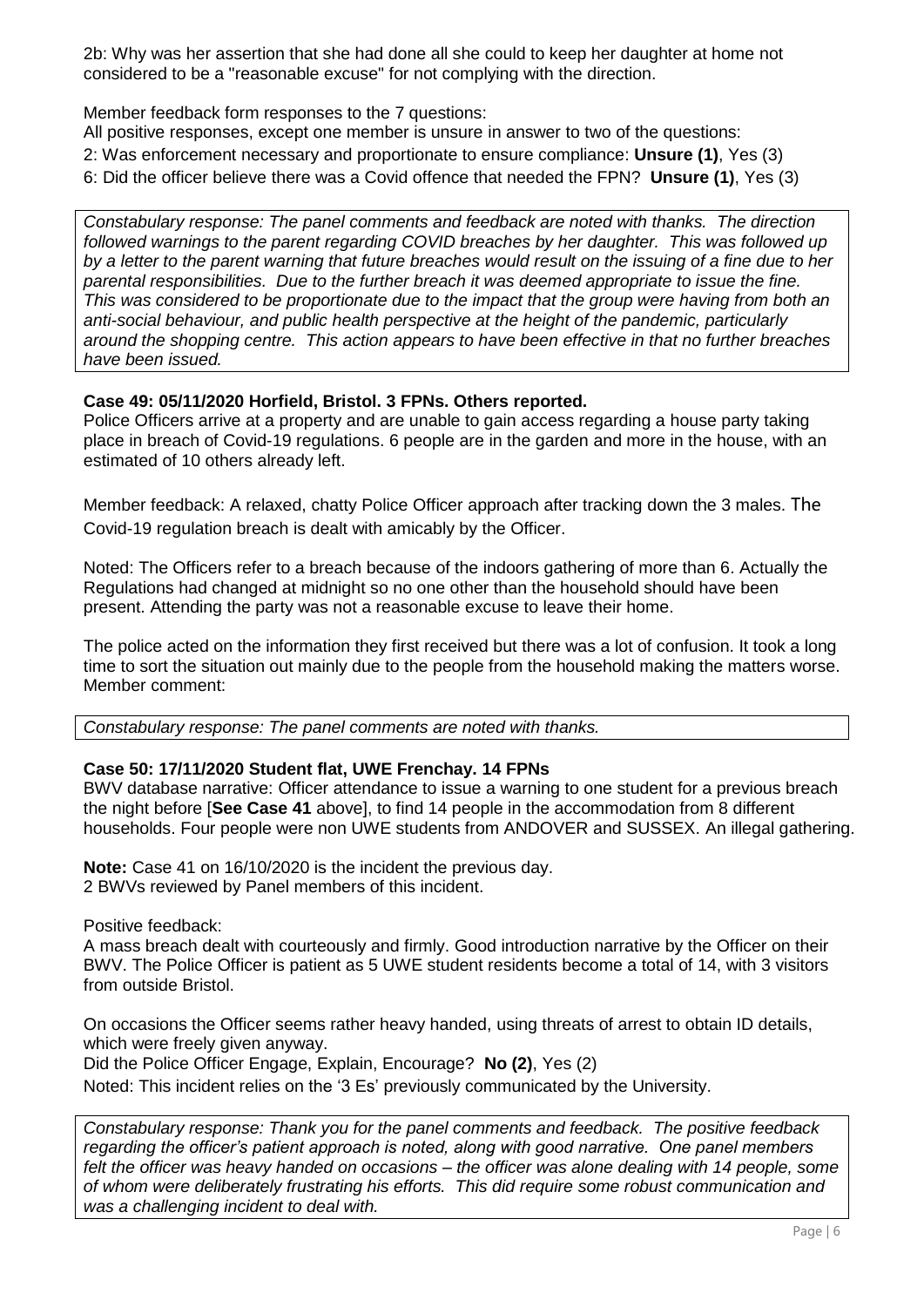# **Case 51: 12/11/2020. Fishponds Road, Bristol.**

Car stopped with 4 males in the car. Driver had previously been issued a FPN.

Well handled. Compliments to the Police for the way the Officer spoke and dealt with the offenders on a level and in a way they understood. The Officer kept things almost streetwise and conversed to reflect the way he was spoken to.

Did the Police Officer Engage, Explain, Encourage? **No (1)**, Yes (1). The '3 Es' is not seen by Officers on this BWV but all the people had previously been issued FPNs.

*Constabulary response: Thank you for the panel comments which are noted, along with the officers' positive communication.*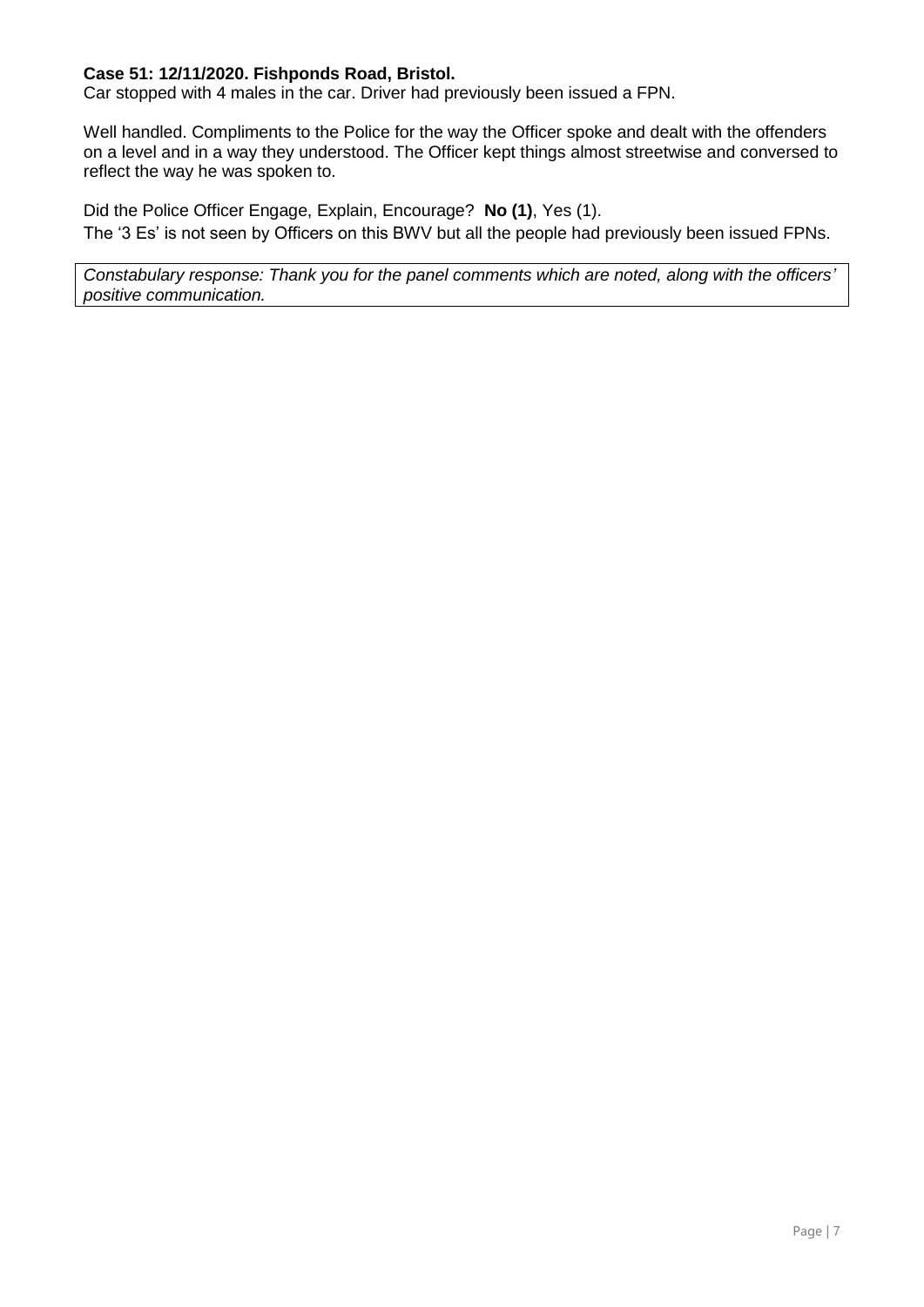# **SCRUTINY OF POLICE POWERS PANEL GUIDE**

#### **THE HEALTH PROTECTION (CORONAVIRUS RESTRICTIONS) (No 2) (ENGLAND) REGULATIONS 2020 In force 30/07/2020**

## **As amended by THE HEALTH PROTECTION (CORONAVIRUS RESTRICTIONS) (No2) (ENGLAND ) (AMENDMENT) (NO4) REGULATIONS 2020 In force 14/09/2020 until the 2nd lockdown starting on 5/11/2020**

# **'THE RULE OF 6'**

# **A: THE STARTING POINT**

No person may participate in a **gathering** indoors or outdoors which consists of more than 6 people. A **'gathering'** R5 (6) is:

'When 2 or more people are present together in the same place in order to engage in any form of social interaction with each other or to undertake any other activity with each other'. An example.

*Jordon and Joe live together with 15 year old stepson Adam, 12 year old stepdaughter Roxanne and their newly born twins, Daisy and Skye. As this household totals 6 persons, they cannot invite anyone to visit them, if all of their household is at home.*

# **B: EXCEPTIONS**

# **1 Household exception**

If you live in a household with more than 6 people, you can all still gather together, whether you are indoors or outdoors. Reg 5(1) (a).

# **2 Linked household exception**

If you are a linked household, you may gather in numbers greater than 6.

A 'linked household' (sometimes called a support bubble) is defined in Reg 5ZA, as follows:

Where the first household comprises one adult (with or without children), the adult may link with a second household. The two households may gather together indoors or outdoors, even if they total more than 6.

#### An example:

*The first household comprises Jane, an adult, Natasha (17), Jason (15) and Abbie (2), a total of 4 persons. They link with a second household, comprising George (37), Kylie (36), their children, Raquel (14), Shawn (12), Jayne (10), together with Grandma Joan and lodger Mark, a total of 7 persons*. For these 2 households, the rule of 6 becomes a rule of 11.

Note that the regulation refers to 'persons', not adults, so a baby is one of the maximum of 6 persons.

# **3 Work, education and activity exceptions**

These exceptions are set out at Reg 5(3)

- For work
- For provision of voluntary and charitable services
- For education, training, registered childcare and activities for children
- To provide emergency assistance
- To provide care or assistance to a vulnerable person
- To enable child contact, where parents live apart
- To fulfil a legal obligation
- For 'elite sports' Reg 1(5) and 1(6)
- To enable formally organised 'support groups' (Reg 5 (5A)

#### **4 Weddings, births, protests exceptions**

These exceptions are set out at Reg 5(3)

In some cases, the organiser has to carry out a formal risk assessment (Reg 5 (5G) (a)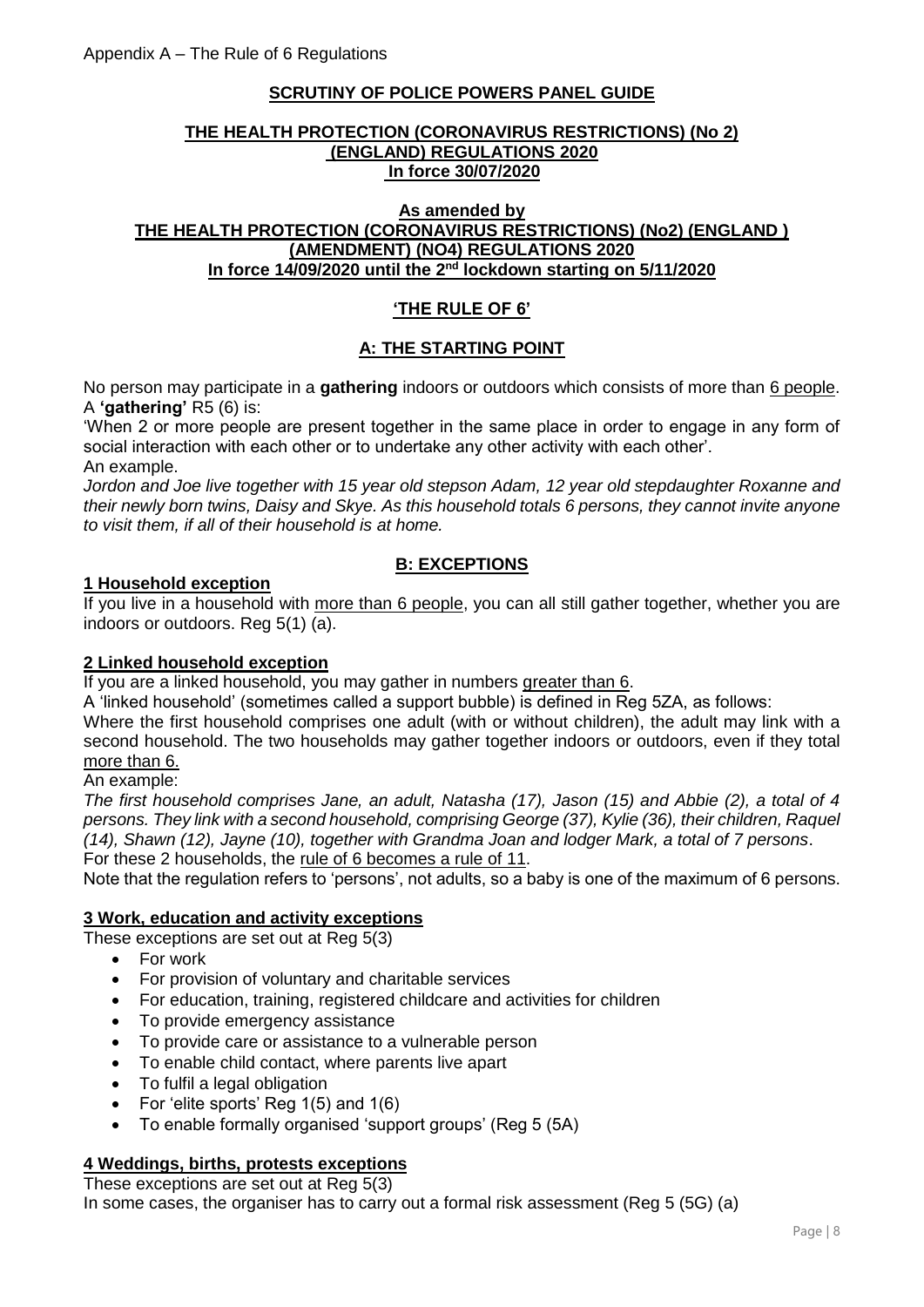Included are:

- Weddings/civil partnerships to a maximum of 30 persons
- Weddings/civil partnerships receptions, not in a private dwelling, to a maximum of 30 persons
- Attending a birth
- Organised protests
- In criminal justice accommodation, eg bail hostels.

# **5 Significant event exceptions Reg 5 B&C**

Gatherings of up to 30 persons are permitted for significant events, namely

- To mark a milestone in accordance with religion or belief, other than a birthday
- To mark a death, e.g. funeral.

The event must take place run by a business, institution or public body OR be in a public outdoor place.

The guidance suggests that wakes are not included.

# **6 Business, charitable and public body premises and gatherings in public outdoor places, exceptions.**

A person may participate in a gathering in excess of 6 people, where

- It is operated by a business etc and is somewhere other than a private dwelling
- The person is alone or a member of a 'qualifying group' and does not, become a member of another group, or 'mingle'.

NB: A member of a qualifying group Reg5(2B) is a member of a group of not more than 6 people OR members of the same household OR 2 linked households.

NB: these provisions appear to permit groups of 6 people to join larger gatherings, as long as there is no 'mingling' with other groups.

NB: This is the first time the word 'mingle' has ever been used in UK legislation.

#### **7 Gatherings in public outdoor spaces Exceptions Reg 5 (1)(b), Reg 5 (2A) & Reg 5 (2B)**

Gatherings may take place in excess of 6 people, where:

- It is in a public outdoor space and
- The gathering has been organised by a business, public body etc and
- The organiser takes Reg 5G measures

As in 6 above, no 'mingling'.

# **8 Sports gatherings and fitness activities exceptions Reg 5(5)(D)**

- May exceed 6 persons, if the gathering is organised for non elite people to take part in sport or fitness and
- Must be organised by a business, public body etc. and
- Take place in relevant premises or outdoors and
- The organiser takes Reg 5G measures

N:B Informal sport or fitness activities with friends or family is not within this exception.

#### **9 Licensed outdoor physical activity gatherings exceptions Reg 5(5)(F)**

These are official licensed 5G compliant activities

# **C: INDOOR RAVES**

- No person may participate in a gathering of more than 6 persons at an indoor rave Reg 5(4).
- No person may hold or be involved in the holding of an indoor rave consisting of more than 30 person, Reg 5A.

NB: The fixed penalty for a breach of Reg 5A is £10,000.

# **D: PRIVATE DWELLING GATHERINGS REG5B**

No person may hold or be involved in holding a gathering which:

- Consists of more than 30 persons and
- Takes place in a private dwelling or a public outdoor space and
- Is not an indoor rave and